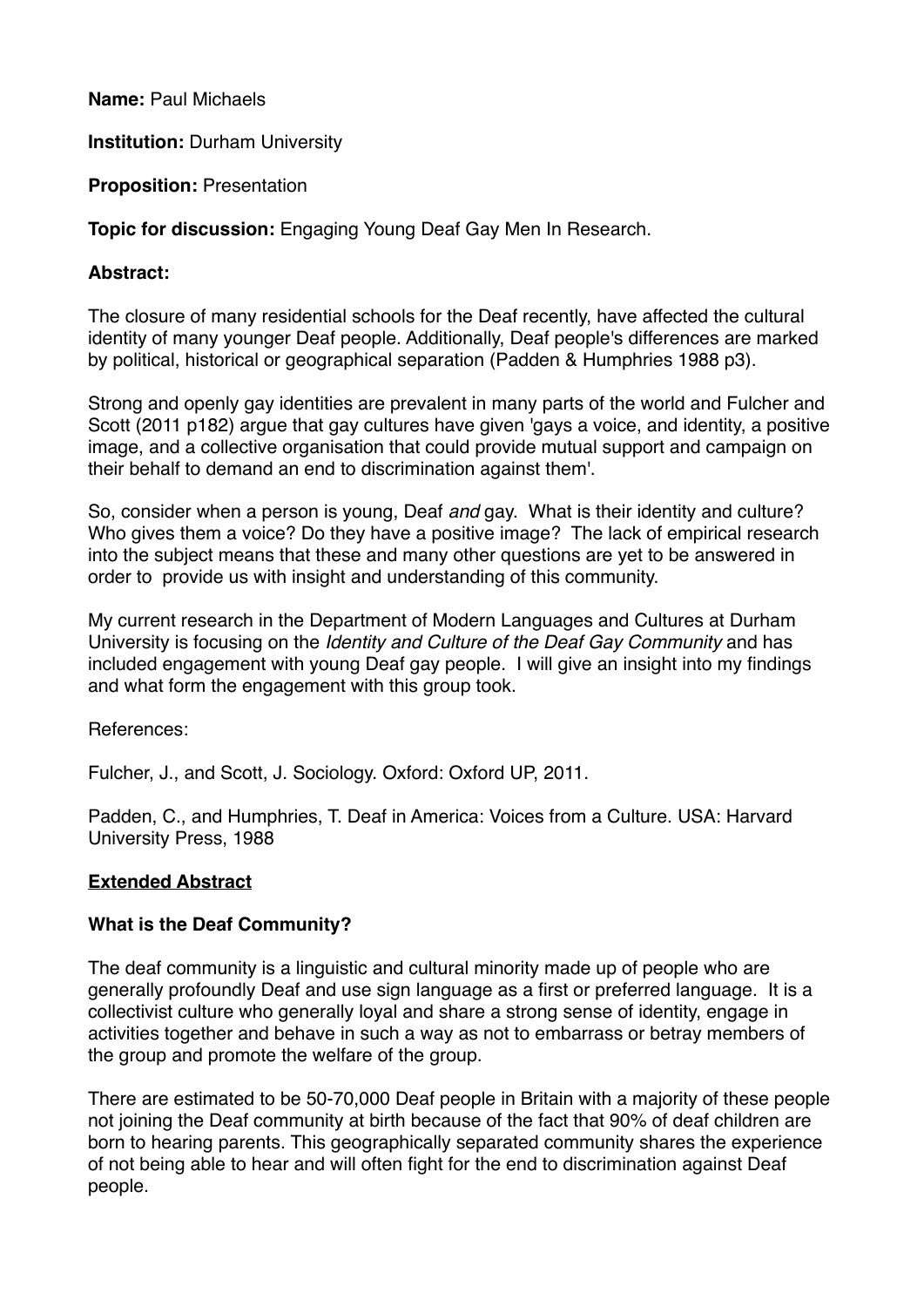## **What is the Gay Community?**

The gay community encompasses sexual attraction, behaviour and identity and the Office for National Statistics estimated that in 2010, there were 695,000 lesbian, gay or bisexual people in the UK. This equates to 1.4% of the total population. Often, gay people centre their social scene, political activation and services around 'gay villages' in major cities and towns. London, Manchester, Brighton and Glasgow are among such cities.

Because of the perceived discrimination of the LGBT community by traditional businesses, the 1990s saw the emergence of companies and services targeted specifically toward the LGBT community. The buying power of the community became known as the 'Pink Pound' in the UK and the Dorothy Dollar in the USA. There are now many influential characters within the community which provides positive role models for younger LGBT people.

# **What is the Deaf Gay Community?**

The Deaf gay community is a sub culture of the Deaf community and the gay community. This can result in feelings of exclusion from one of the other communities at any given time resulting in people needing to adopt multiple identities to feel included.

The community may use Gay sign variation which is a variation of British Sign Language used by gay people, but primarily gay men, as a means of communicating through a variant of sign language not recognised by a majority of users of the language. Parallel to this can be drawn to the spoken language of Polari, which was popular with gay men in London in the 1950s.

## **Recruitment of research participants.**

One major thing to consider when recruiting the young Deaf gay people was how that particular activity was to be done. There were three main ways:

Word of mouth - deaf gay community is small enough for people to recommend contacts to interview. I needed to approach these people with sensitivity because of the risk of assumptions about a their sexuality and also with regard to the fact that there was the possibility that people may not be comfortable with having been 'outed' to me or them revealing their sexuality.

Existing contacts - I know a lot of deaf gay people through my work as an interpreter and socially, so I could start initial conversations with people about the research with to find out if they or people they knew would be interested in participation.

Social Media - (FB, Twitter & LinkedIn) These forms of social media were used to be able to make contact with both people I knew and those not known to me and it meant I could tell them about the research and they could think about it before committing, so that they didn't feel pressured into taking part.

All of these methods needed to be undertaken sensitively and although there may have been an existing level of trust with the people I knew, it needed to be established with the people who were new to me.

### **Meeting with research participants.**